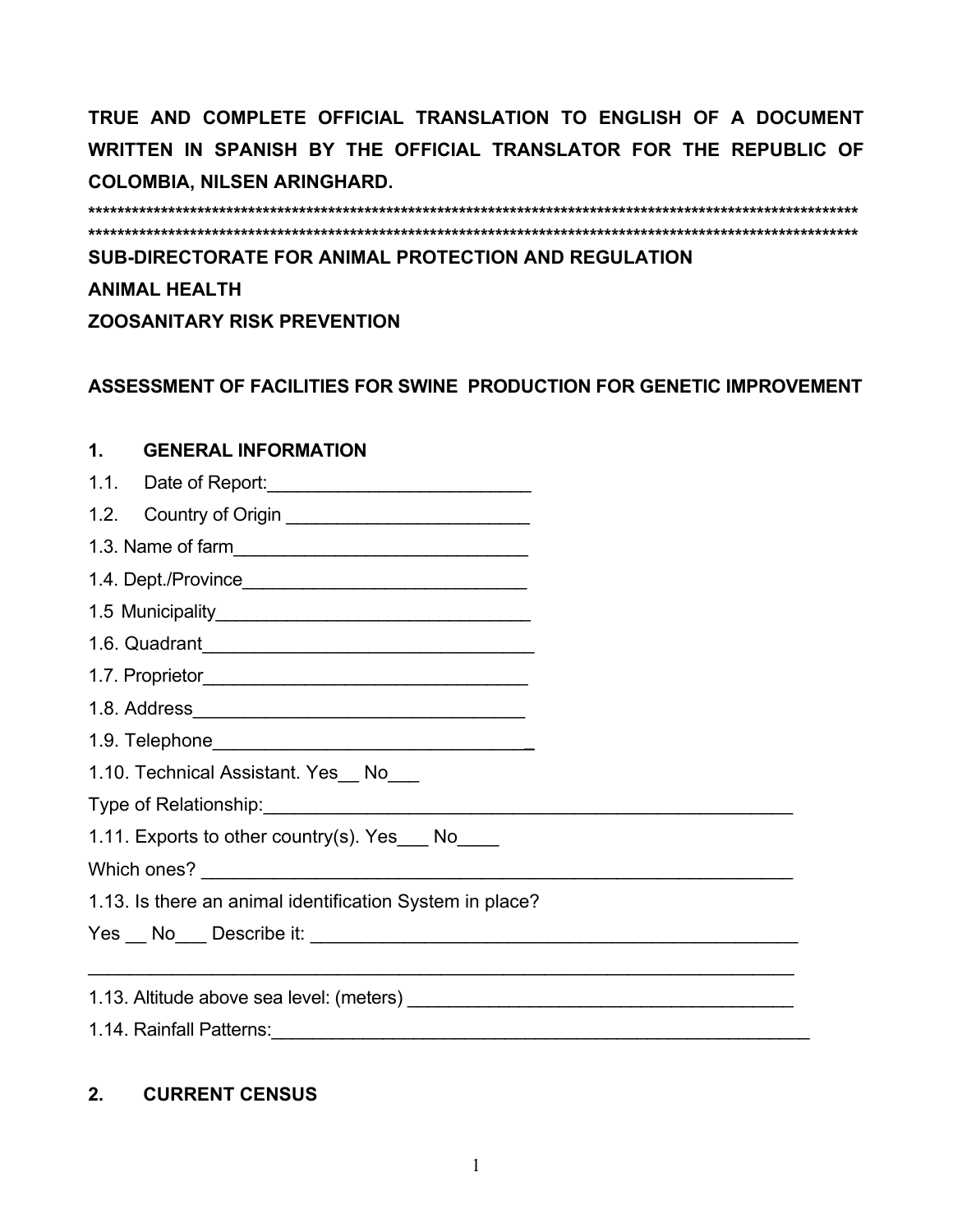TRUE AND COMPLETE OFFICIAL TRANSLATION TO ENGLISH OF A DOCUMENT WRITTEN IN SPANISH BY THE OFFICIAL TRANSLATOR FOR THE REPUBLIC OF **COLOMBIA, NILSEN ARINGHARD.** 

### 

| <b>SPECIES</b> |                  | <b>POPULATIÓN</b> |              |               | <b>OBSERVATIONS</b> |  |
|----------------|------------------|-------------------|--------------|---------------|---------------------|--|
|                |                  |                   | <b>TOTAL</b> | <b>AMOUNT</b> | <b>TO</b>           |  |
|                |                  |                   |              | <b>EXPÓRT</b> |                     |  |
| <b>SWINE</b>   | <b>Sucklings</b> | < 2               |              |               |                     |  |
|                | months           |                   |              |               |                     |  |
|                | <b>Males</b>     | $2 - 6$           |              |               |                     |  |
|                | months           |                   |              |               |                     |  |
|                | Females          | $2 -$             |              |               |                     |  |
|                | 6 months         |                   |              |               |                     |  |
|                | <b>Males</b>     | > 6               |              |               |                     |  |
|                | months           |                   |              |               |                     |  |
|                | Females          | > 6               |              |               |                     |  |
|                | months           |                   |              |               |                     |  |
|                |                  |                   | <b>TOTAL</b> |               |                     |  |

#### $3<sub>1</sub>$ **SANITARY SITUATION**

3.1 Vaccinated: Yes \_\_\_\_\_\_ No \_\_\_\_\_ (Attach records for last year)

Type of feed for animals: Balanced Feed Yes No

Nutritional Waste Yes No

Mineral Salts: Yes\_\_\_ No\_\_\_\_ Other: Yes\_\_\_\_ No\_\_\_

Which

Records of treatments: Yes\_\_\_\_\_\_ No \_\_\_\_\_ (Attach records for last year)

Official Service audit records: Yes\_\_\_\_ No\_\_\_\_ How Often \_\_\_ (Attach records for last year)

Records of animals in associations Yes\_\_\_ No\_\_\_\_\_\_\_ (Attach records)

Records of entry for replacement animals: Yes No

List the rate of illness and mortality for diseases presented on the premises over the past year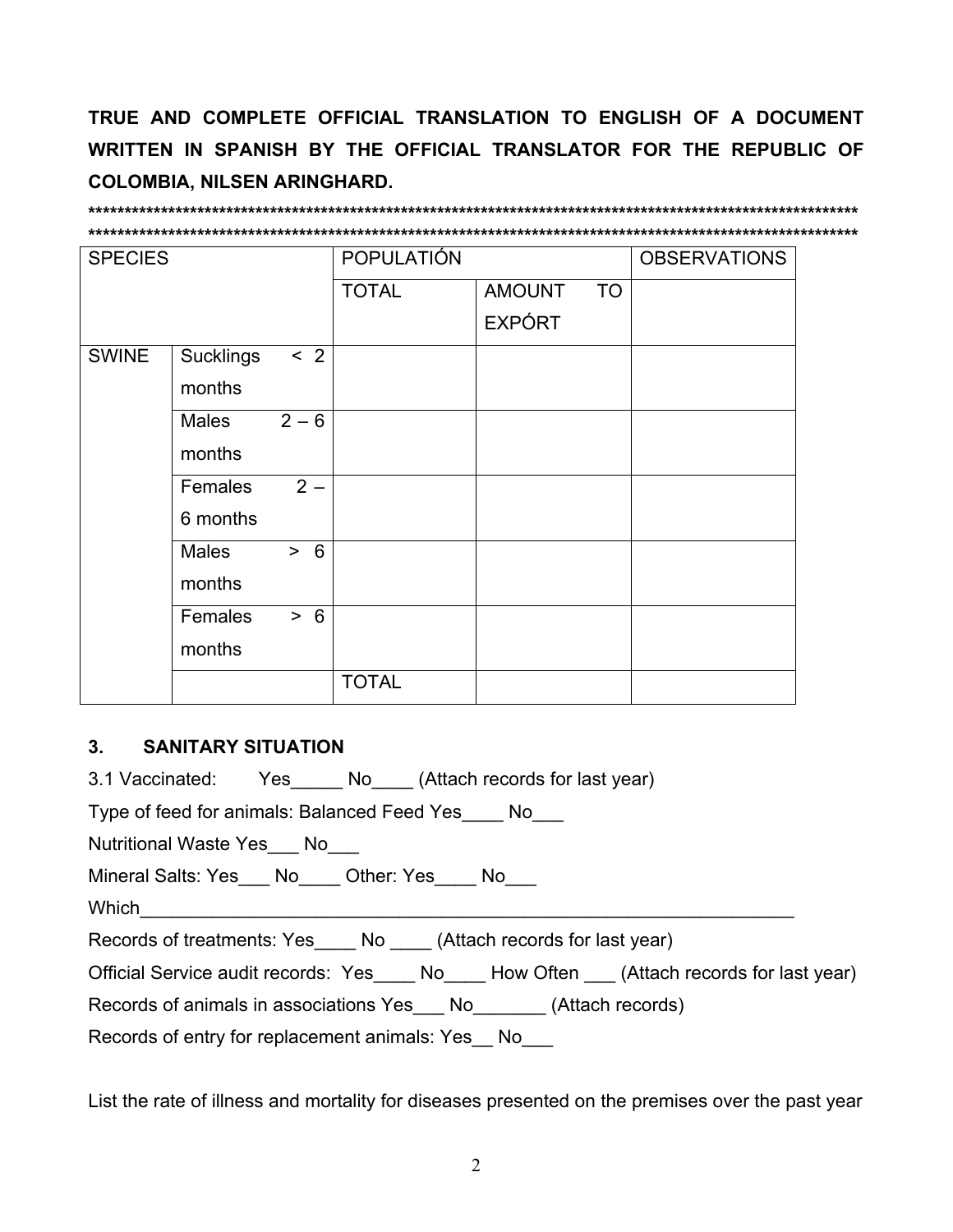**TRUE AND COMPLETE OFFICIAL TRANSLATION TO ENGLISH OF A DOCUMENT WRITTEN IN SPANISH BY THE OFFICIAL TRANSLATOR FOR THE REPUBLIC OF COLOMBIA, NILSEN ARINGHARD.** 

| (Attach records for last year)                                                                                                                                                                                                 |
|--------------------------------------------------------------------------------------------------------------------------------------------------------------------------------------------------------------------------------|
|                                                                                                                                                                                                                                |
| Describe the treatments conducted on the nutritional waste. ____________________                                                                                                                                               |
| Production System. Natural Mounting _______ Insemination _____<br>Embryo Transfer _____                                                                                                                                        |
| Types of disinfectants used and the state of the state of the state of the state of the state of the state of the state of the state of the state of the state of the state of the state of the state of the state of the stat |
| Treatment for ecto and endoparasites Yes No<br>Type of product                                                                                                                                                                 |

## **4. FACILITIES AND EQUIPMENT AVAILABLE** ATTACH PHOTOGRAPHS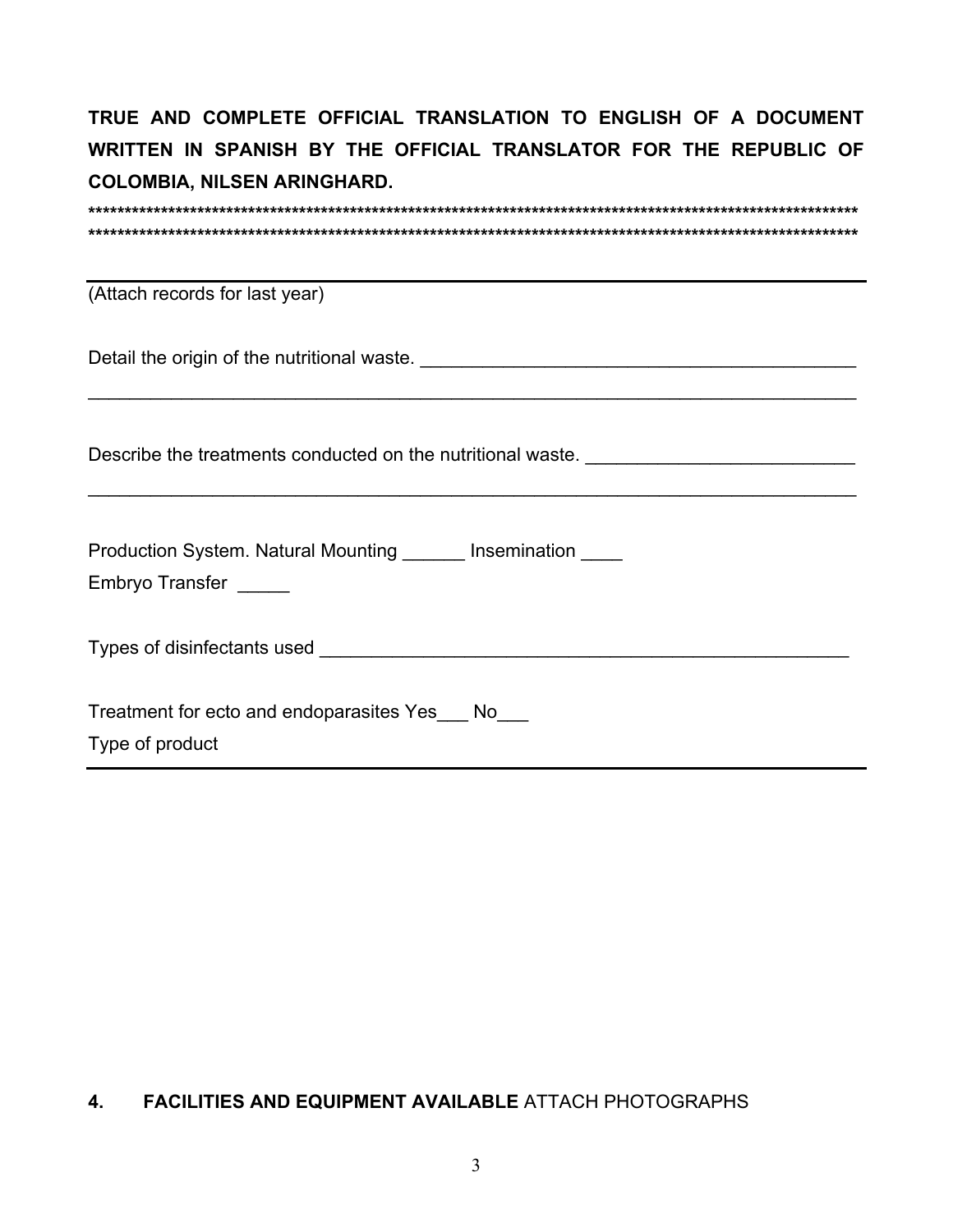TRUE AND COMPLETE OFFICIAL TRANSLATION TO ENGLISH OF A DOCUMENT WRITTEN IN SPANISH BY THE OFFICIAL TRANSLATOR FOR THE REPUBLIC OF **COLOMBIA, NILSEN ARINGHARD.** 

|                |                                  |     | <b>No</b> | Condition |   |   |  |
|----------------|----------------------------------|-----|-----------|-----------|---|---|--|
|                |                                  | Yes |           | G         | F | P |  |
| $\vert$ 1      | <b>Stables</b>                   |     |           |           |   |   |  |
| $\overline{2}$ | Swine sties                      |     |           |           |   |   |  |
| 3              | <b>Stalls</b>                    |     |           |           |   |   |  |
| 4              | <b>Peripheral Fencing</b>        |     |           |           |   |   |  |
| 5              | Feeders                          |     |           |           |   |   |  |
| 6              | Warehouses                       |     |           |           |   |   |  |
| $\overline{7}$ | Scale                            |     |           |           |   |   |  |
| 8              | <b>Corral or Quarantine Unit</b> |     |           |           |   |   |  |
| 9              | <b>Feed Warehouse</b>            |     |           |           |   |   |  |
| 10             | <b>Isolation Unit</b>            |     |           |           |   |   |  |
| 11             | Room for Medication              |     |           |           |   |   |  |
| 12             | Room for fertilizers, herbicides |     |           |           |   |   |  |
| 13             | Type and material of structures  |     |           |           |   |   |  |

G: Good F: Fair P: Poor

#### $5.$ **BIOSECURITY CONDITIONS**